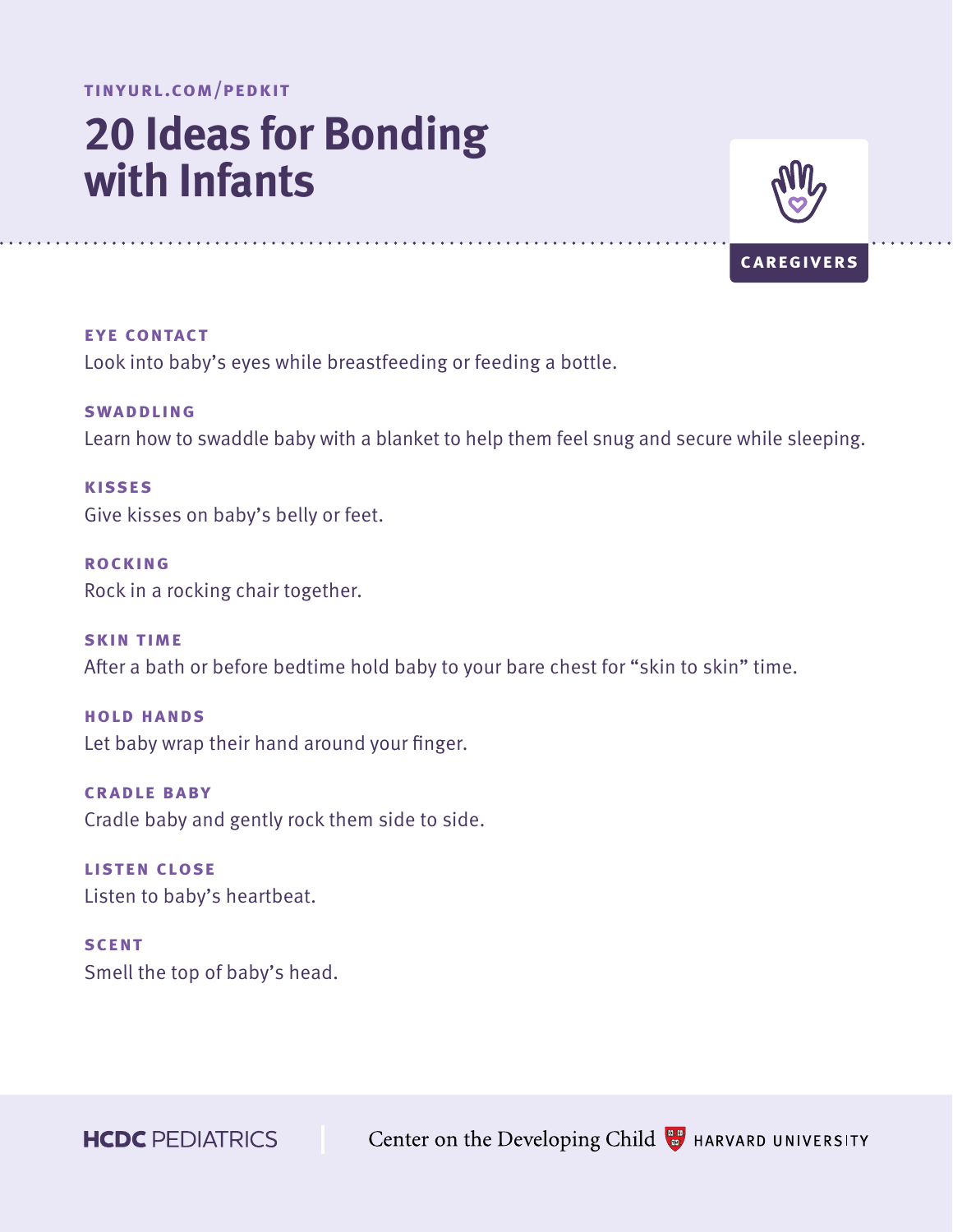#### **soothe baby**

Find out what helps baby settle—try rubbing their back, patting their bum, or gently bouncing up and down.

# **gentle noises**

Gently whisper or make the "shhh" sound in baby's ear to help them fall asleep.

# **repeat back**

When baby gurgles, coos, or makes another noise—make the same noise back to them!

# **track cues**

Listen carefully and respond when baby cries—soon you'll learn which cries mean that they are hungry, sleepy, or need some attention.

# **have a conversation**

Talk to baby while you are changing their diaper.

# **hold over heart**

Hold baby on the left side of your chest so they can hear your heartbeat.

#### **sing**

Sing a favorite song.

#### **DANCE**

Hold baby close and dance to the radio.

# **discuss routines**

Talk to baby about your routine, "It's time for bed! Let's find your pajamas."

#### **tummy time**

Place baby on their belly for "tummy time." Try a few minutes at first and then longer as baby develops. During this time, you can lay down too so that you see eye to eye!

### **carry baby**

Carry baby around with you and point out all of the different things they see.

**HCDC** PEDIATRICS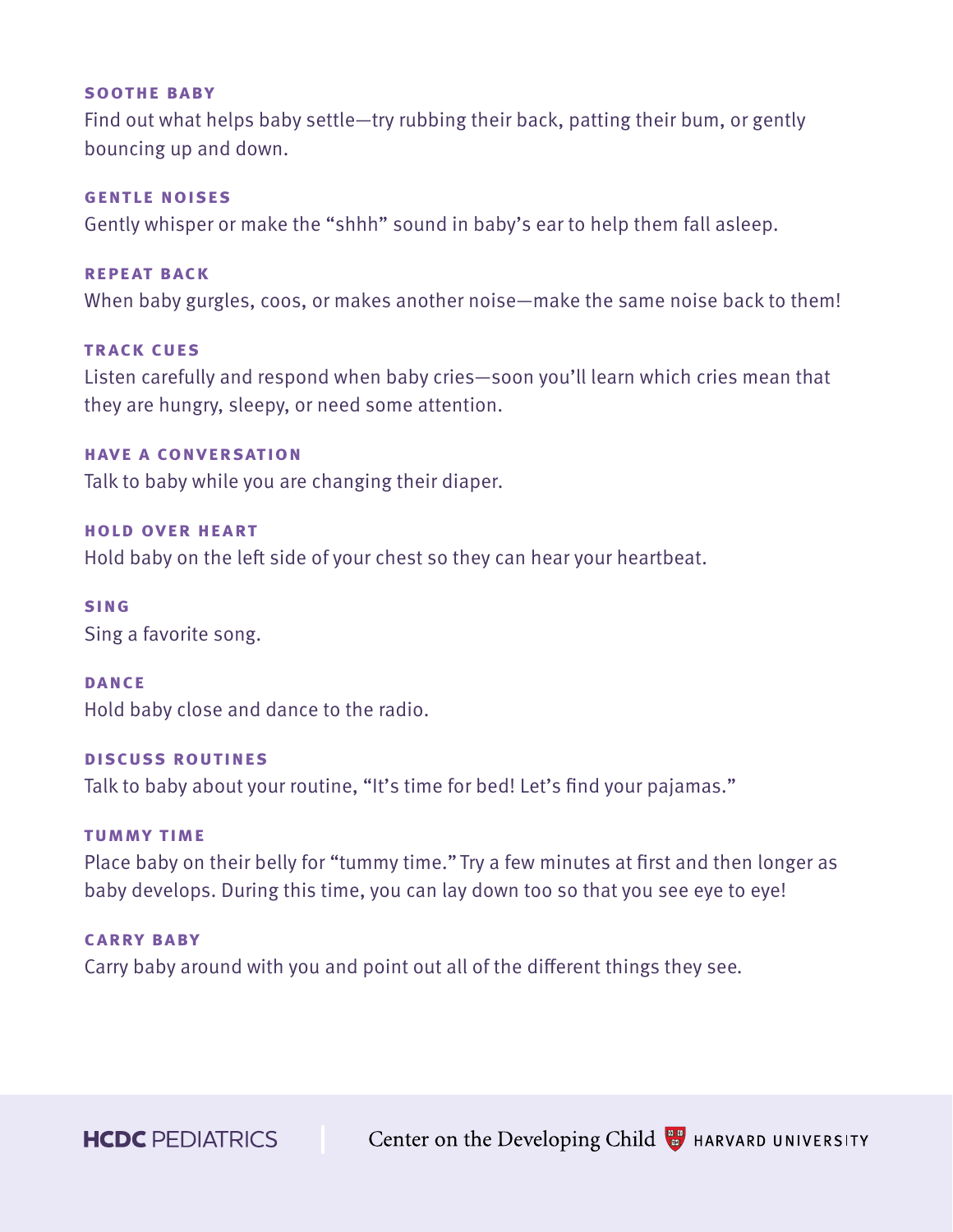# **20 Ideas for Bonding with Older Babies**



**caregivers**

**exploring touch** Let baby feel your face—they might grab your nose, sunglasses, or hair!

**talk during chores** Talk to baby while you are doing routine activities like folding laundry, sweeping the floor, or getting the mail.

**funny faces** Make a funny face! Wiggle your eyebrows or stick out your tongue. See if baby tries to mimic it.

**mirror game** Stand in front of a mirror together. Ask excitedly, "Who's that baby?" and respond with the baby's name.

**raspberry belly** Blow "raspberries" on baby's belly.

**count out loud** Count baby's fingers and toes—say the numbers out loud while you touch each one.

**bicycle legs** Hold baby's feet and gently move baby's legs towards and then away from their body, like they are riding a bicycle.

**BATH TIME** Gently splash the water while giving baby a bath. Encourage baby to splash, too!

**fly like a superhero** Hold baby like they are a flying superhero and walk around—whoosh!

**HCDC** PEDIATRICS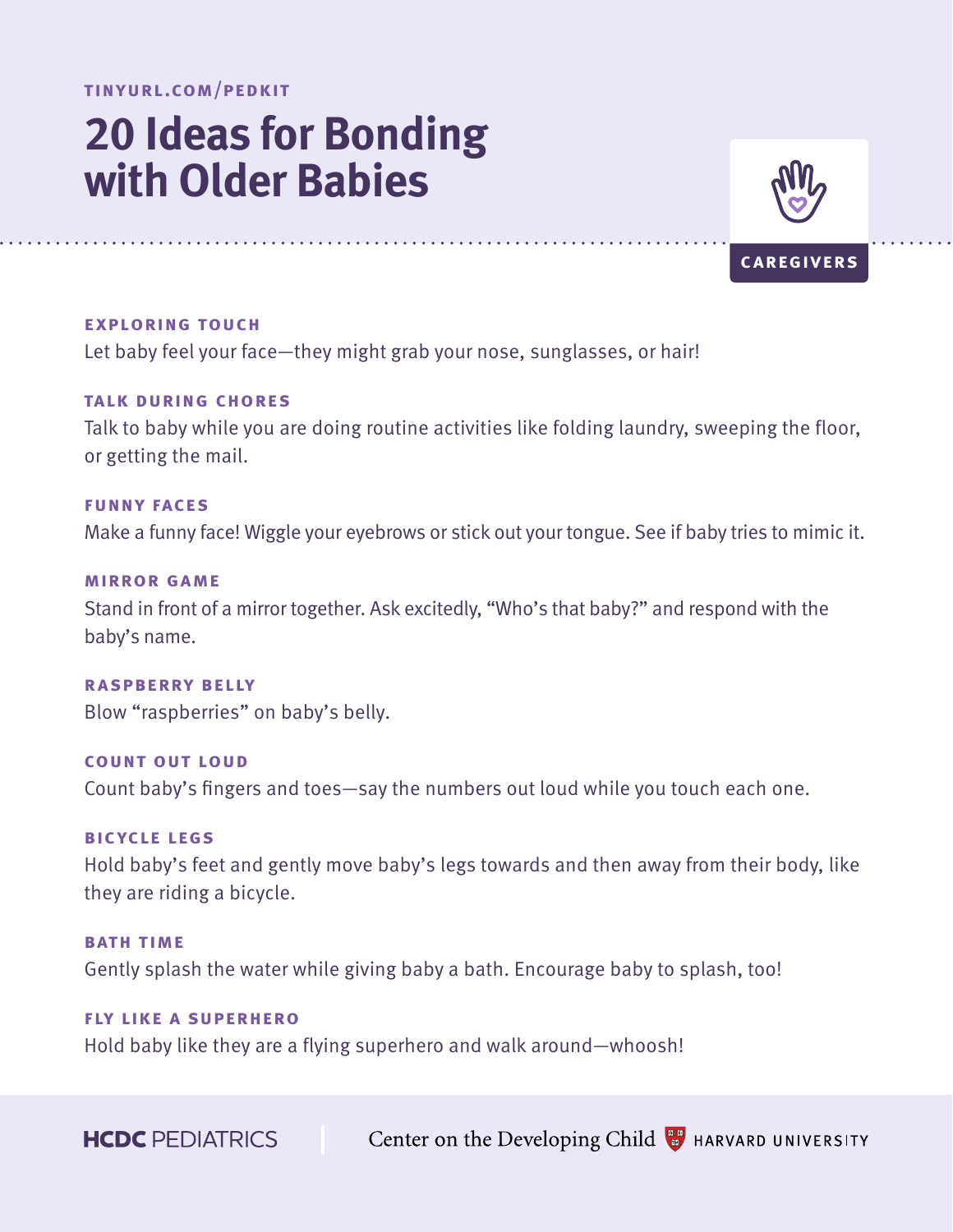#### **how big is baby?**

Ask in a happy voice, "How big is baby?" Then, lift baby's arms above their head and say, "Soooooo big!"

# **bowls, spoons & cups**

Let baby play with mixing bowls, wooden spoons, and measuring cups in the kitchen. Add water for even more fun!

# **explore textures**

Have baby feel different textures like a washcloth, a crumpled piece of mail, or a metal spoon. Describe what they are feeling—hard or soft, wet or dry, bumpy or smooth, warm or cool.

#### **explore sounds**

Explore different noises—jingling keys, crinkling a water bottle, or fanning the pages of a book.

# **naming the body**

Point out baby's body parts—you can even sing, "Head, Shoulders, Knees, and Toes"!

#### **describe the weather**

Describe the weather when you go outside or look out the window—is it rainy, sunny, snowy, cloudy, hot or cold?

# **play peekaboo**

Play a baby's favorite game by covering your face with your hands, a blanket, or a piece of clothing before surprising baby by uncovering and smiling as you say, "Peekaboo!"

#### **sound out actions**

Say "Zzzzip!" as you zip the zippers or "Snap!" as you snap the buttons on their onesies.

### **waving**

Practice waving hello and goodbye together.

#### **box and toys**

Give baby an empty box and some safe items. They will love putting the items in and out!

### **dinner time**

As baby starts to try solid foods, encourage them by saying, "Yummy!", pretending to take a bite, and even letting them hold the spoon with your help.

**HCDC** PEDIATRICS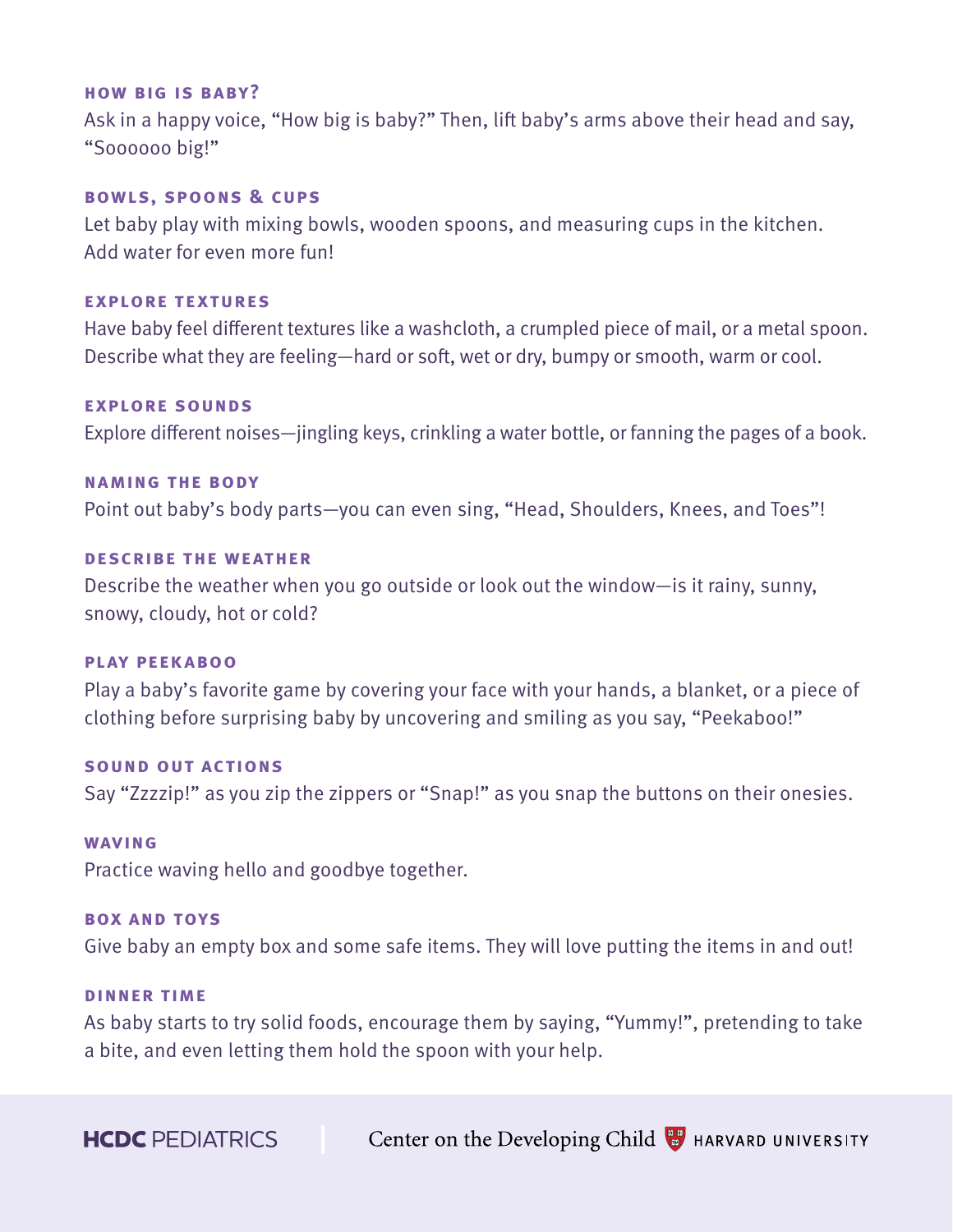# **20 Ideas for Bonding with Toddlers**



**caregivers**

Wiggle the toddler's toes while saying the nursery rhyme, "This Little Piggy Went to the Market."

# **nursery rhymes**

**nursery rhymes**

Sing "Itsy Bitsy Spider" and show the toddler the hand movements. Help the toddler try with their hands, too!

# **engage with a book**

Read a book and describe the pictures on the page, make up silly voices for each of the characters, or have the toddler turn the pages.

#### **build a sandcastle**

When playing at the beach or in a sandbox, build a sand structure together and enjoy knocking it down or watching it be washed away by the waves.

#### **name the stores**

Name the stores or markets you pass by when out walking and talk about what each one sells.

#### **describe types of cars**

Talk about different vehicles you see outside and what jobs they do—the mail truck, garbage truck, construction truck, fire truck.

# **animal sounds**

Point out animals you see in real life or in the pictures of a story. Talk about what sounds they make: "tweet" when you see a bird and "woof" when you see a dog.

# **play in the rain**

Put on your rainboots and jump in the puddles together!

**HCDC** PEDIATRICS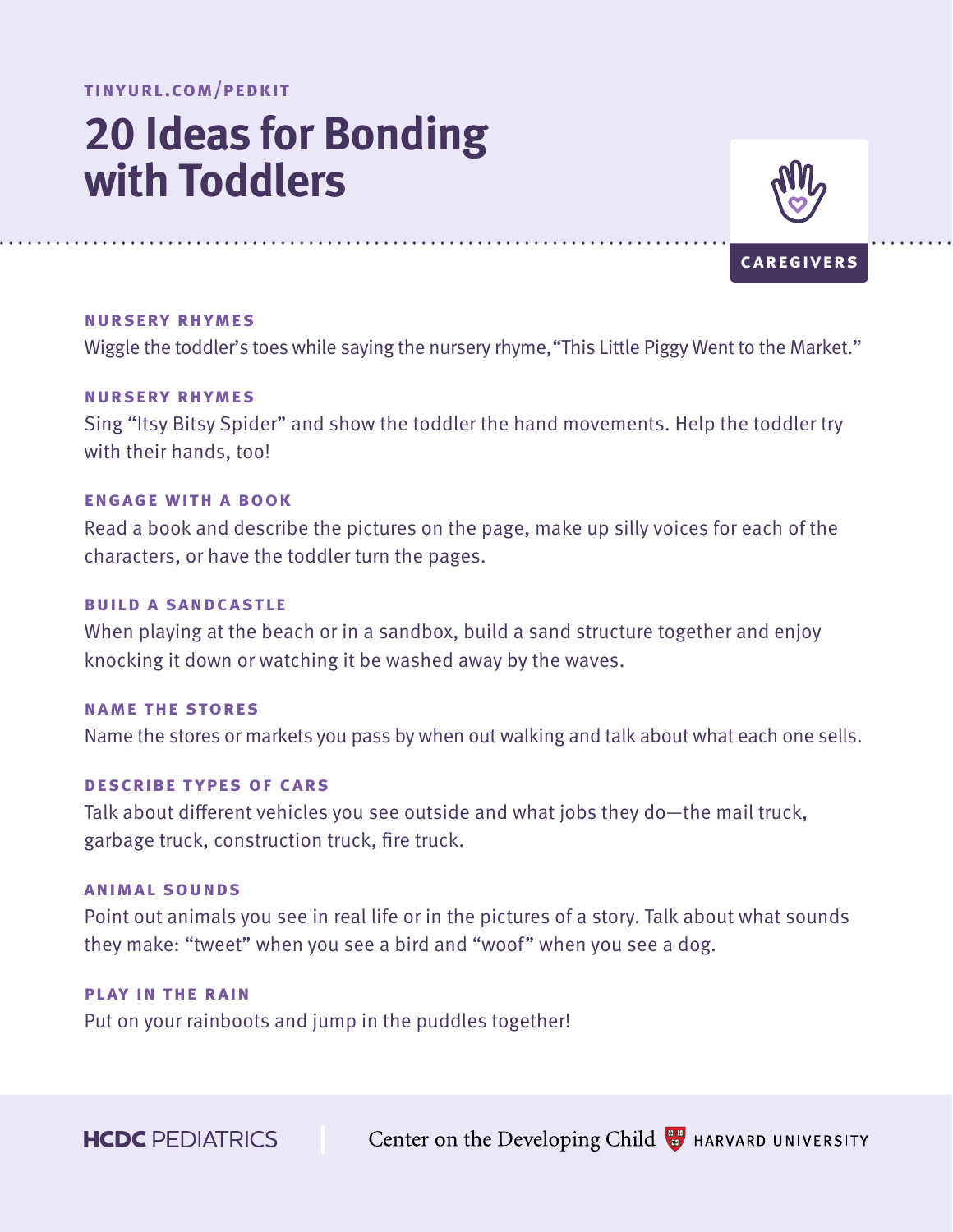#### **count stairs**

Count the stairs as you go up and down.

#### **offer choices**

Give toddlers choices: "Would you like to wear your blue shirt or your red shirt today?"

#### **help in the kitchen**

Have toddlers help you in the kitchen! They can mix, stir, and scoop with your help.

# **practice good hygiene together**

Practice daily hygiene habits together like washing hands, brushing teeth, and combing hair. Make it silly and fun by looking into the mirror together, singing songs, or counting how long it takes.

# **walk fast, then slow**

Take turns walking super-duper-fast and then very sloooooow.

# **talk loudly, then quietly**

Sing a song very LOUDLY and then again very \*quietly\*.

# **play with everyday objects**

Use everyday objects in pretend play—like a banana for a telephone.

#### **silly voices**

Give silly voices to the toddler's favorite toys—have them talk to each other.

#### **name food items**

Name each item of food as you place it into the grocery cart.

# **make a tower**

Stack up plastic cups to make a tower and then let the toddler knock it down.

# **make a puppet**

Make a sock puppet—the only things you need are a sock and some imagination!

# **visit the library**

Visit the local library and choose a book together.

**HCDC** PEDIATRICS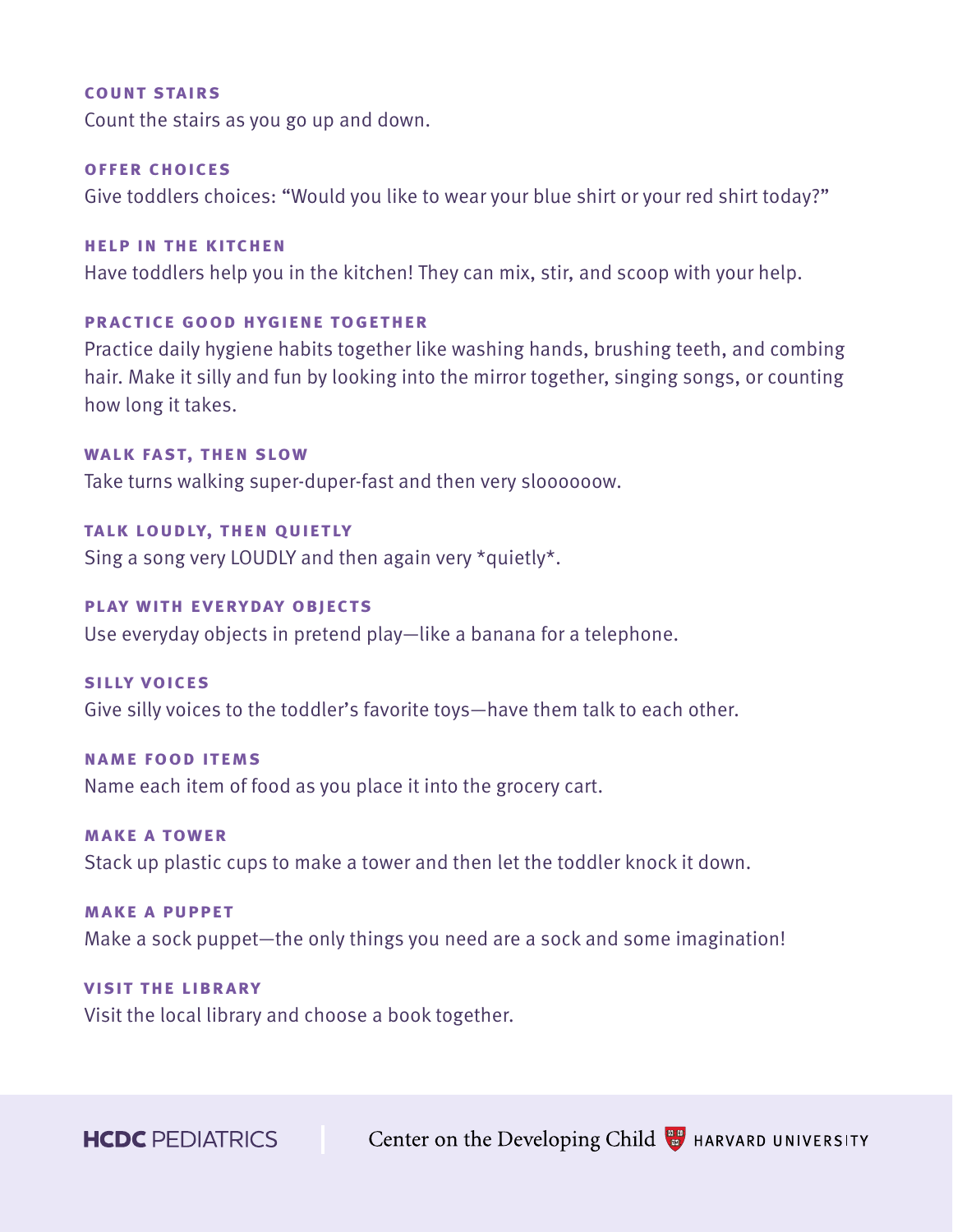# **20 Ideas for Bonding with Preschoolers**



**caregivers**

#### **name the streets**

Name the streets or stops while on the bus or train and count how many more stops until you reach your destination.

**high five** Give out high fives!

**freeze dance** Play freeze dance—dance all around but stay very still whenever the music stops.

### **help with chores**

Let children help around the house—can they help set the table for dinner? Wipe up a spill? Put their toys away before bedtime?

**silly greetings** Say goodbye in a silly way: "See ya later, alligator!" or "In a while, crocodile!"

**knock-knock jokes** Tell the child knock-knock jokes and then have them make up their own.

**bedtime routines** Tuck the child into bed at night.

**practice manners** Practice good manners—say please & thank you, wait your turn, and chew with your mouth closed.

**silly faces** Make mad, silly, sad, and happy faces—have the child guess what emotion you're acting out.

**HCDC** PEDIATRICS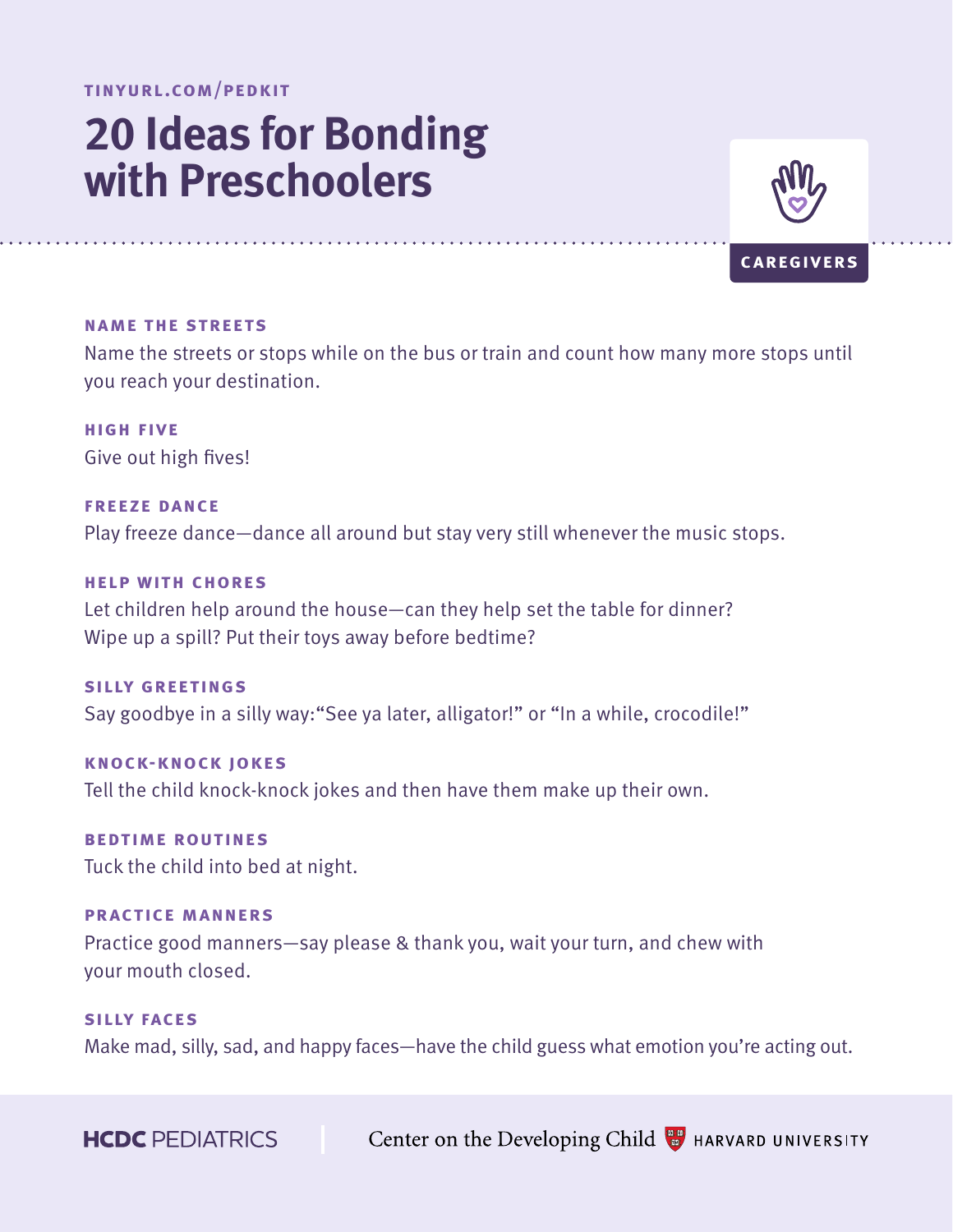#### **rhyming**

Practice rhyming with real and pretend words.

#### **move like an animal**

Pretend to move like an animal does. Can you walk like a bear? Fly like a bird?

# **help with cooking**

While cooking, explain each step, have the child pass you the ingredients, and describe what type of flavors each ingredient contributes to the dish.

### **take deep breaths**

Practice taking deep breaths together to relax: Pretend to smell flowers (inhale) and blow out birthday candles (exhale).

# **play outside**

Build a sandcastle, bake a mud pie, make snow angels, roll down a grassy hill, or dance in the rain.

# **notice shared letters**

Point out things that begin with the same letter as the child's name.

# **sidewalk game**

Jump over the cracks in the sidewalk or skip every other tile in the grocery store.

#### **piggy back rides**

Give the child a piggy back ride.

# **choose an outfit**

Let the child pick out their clothes for the day. Talk about what types of clothes make sense for the day's weather and activities.

# **study the sky**

Look up at the clouds together and talk about what shapes or characters you see.

# **discuss the seasons**

Talk about the four seasons—explain the months, holidays, and activities that happen in each one.

**HCDC** PEDIATRICS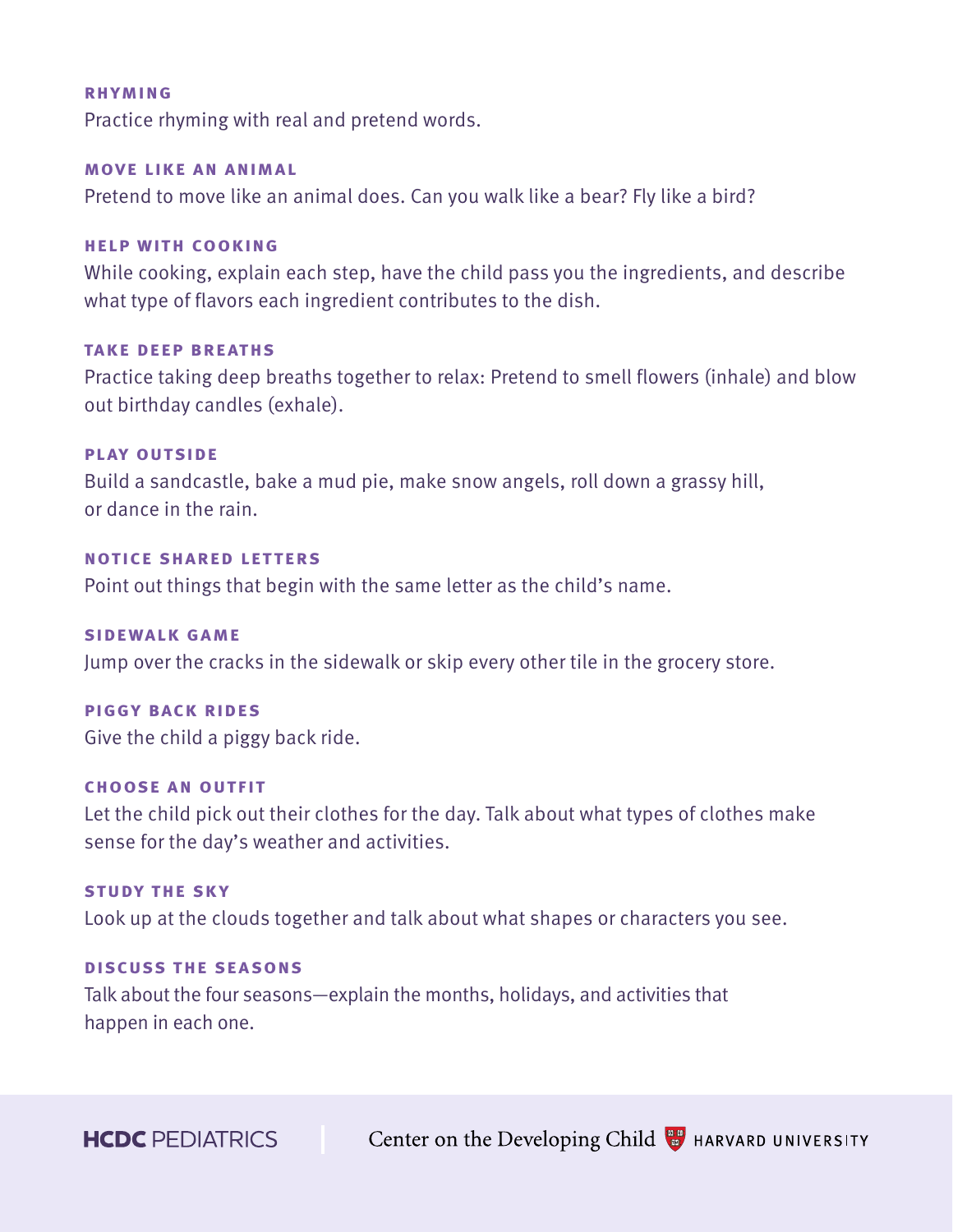# **20 Ideas for Bonding with School-Age Kids**



# **caregivers**

#### **ask about friends**

Ask the child to tell you about their friends at school. What are their names? What do they like to do together?

# **show your pride**

Show that you are proud of them by hanging up a picture that they drew or a school project that they completed.

**play i spy** Play "I spy with my little eye…" when stuck in traffic or in a waiting room.

**read a book**  Read a book together, taking turns reading out loud every other page, section, or character.

**share a story** Tell the child about something that you liked to do when you were their age.

**celebrate half birthdays** Celebrate the child's "half birthday." You could even sing, "Happy Half Birthday to you!"

**write notes** Write the child a note and leave it under their pillow or on the bathroom mirror.

**special handshake** Create a special handshake together.

**dance it out** Ask the child to teach you a new dance move.

**HCDC** PEDIATRICS